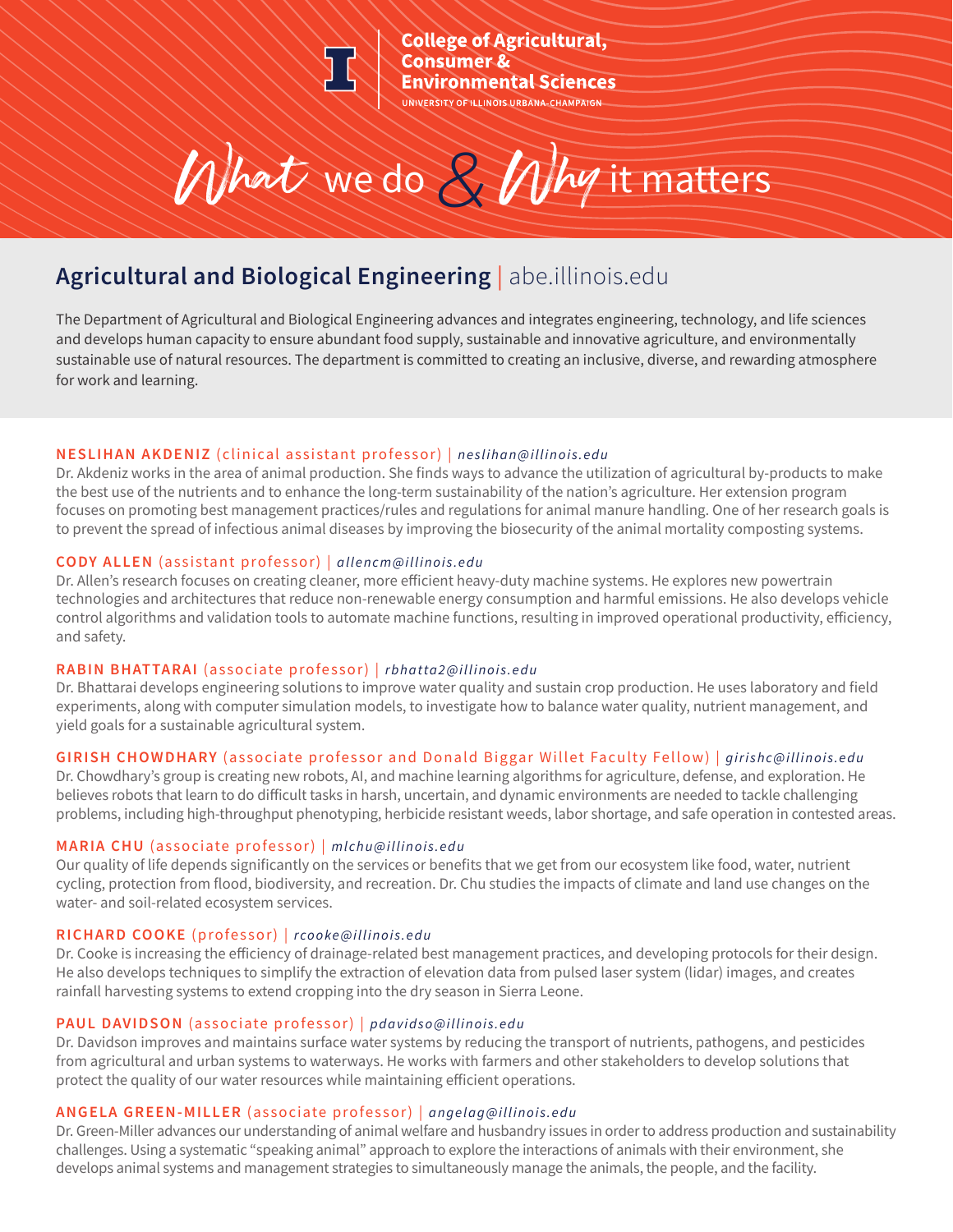What we do*&* Whyit matters

# **Agricultural and Biological Engineering**

## **TONY GRIFT** (professor) | *grift@illinoi s.edu*

Dr. Grift develops high-throughput plant phenotyping and soil-sensing technologies that aid agriculture with efficiently reaching its production potential while minimizing its environmental impact. His aim is to help set humanity on a trajectory where it can feed itself sustainably, indefinitely, and from renewable sources alone.

## **JO RGE GUZMA N** (research assistant professor) | *jag@illinois.edu*

Dr. Guzman works on improving our understanding of surface and subsurface water interactions, including transport of sediment and pollutants under changing conditions. He combines data and computing to enhance and develop hydrologic and environmental models that assess the impacts of natural and anthropogenic stressors on agricultural production systems.

## **S ALAH ISSA** (assistant professor) | *salah01@illin ois.edu*

Dr. Issa's research is focused on injury prevention through predictive science, evaluating new technologies and implementing technologies that reduce or remove hazards. Recognizing that agriculture ranks among the deadliest occupations with injury rates remaining fairly stable since 1990's, he is exploring new strategies in training, and prevention. This includes investigating the safety and health impacts of AI-based technologies, developing predictive models for grain entrapments, and utilizing VR technologies to develop immersive learning experiences for agricultural safety. His extension program focuses on agricultural injury trends in Illinois and promoting a culture of safety among Illinois farmers and grain industry workers.

## **PRASANTA KALI TA** (professor) | *pkalita@illinois.edu*

Dr. Kalita teaches and conducts research for efficient land & water resources management for environmental sustainability, ecosystem enhancement, and food security locally and globally. His research has developed best management practices (bmps) that have improved water quality by reducing nutrients, pesticides, microbial pathogens, and sediment transport into receiving waters. Dr. Kalita continues to develop strategies and guidelines for reducing water requirement for optimum food production and eliminating food loss and waste. His works have built institutional capacity and human resources for natural resources management and sustainable food production systems in many parts of the world.

## **M OHA MMED KAMRUZZAMAN** (assistant professo r ) | *mkamruz1@illinois.edu*

Dr. Kamruzzaman applies optical sensing technologies such as spectroscopy and hyperspectral imaging in tandem with chemometrics and machine learning to address the sustainability of bioprocessing technologies to promote the sustainable use of renewable resources. He also works on novel and innovative process routes for rapid and real-time characterization and quality assessment/control of bioproducts/bioprocesses to improve food security, quality, safety, and nutrition, while simultaneously accounting for environmental and socio-economic impacts.

## **BRENDAN KUHNS** (instructor) | *kuhns2@illinois.edu*

Mr. Kuhns is an Instructor for Technical Systems Management courses. Specifically he develops material and provides instruction for courses related to agricultural machinery and precision agriculture technology. His academic background involves work with soil sensing, precision agriculture technology, data intensive farm management, and mechatronics.

#### LAURIE LEONELLI (assistant professor) | Ibl@illinois.edu

Dr. Leonelli integrates genomics, proteomics, and synthetic biology to engineer plants with improved photosynthesis. She investigates the natural diversity in photosynthetic enzymes from non-model and emerging model species to source materials for manipulating energy harvesting and dissipation in crops.

## **RO NALDO MAGHIRANG** (prof essor and head) | *ronaldom@illinois.edu*

Dr. Maghirang's research has focused on measurement, numerical simulation, and control of air quality. His current research deals with low-cost air pollution monitoring in communities, distribution and efficacy of insecticide sprays for control of storedproduct insects in food storage and processing facilities, and mechanisms and mitigation of dust generation during grain handling and processing.

## **GO PU RAVEENDRAN NAI R** (te aching assist ant professor) | *gnair@illinois.edu*

Dr. Nair teaches Technical Systems Management courses. He specializes in the application of microwave, radio frequency and high electric field in the area of food and biomass processing.

## **KENT RA USCH** (associ ate professor) | *krausch@illinois.edu*

Modern grain processes create ingredients to help feed a growing population utilizing all components of the grain. Current processes produce a high-valued primary product with an assortment of low-valued coproducts. Dr. Rausch's work seeks to improve nutrient separations and energy efficiency so the resulting coproducts have a smaller environmental footprint and are better suited and more valuable to the end user.